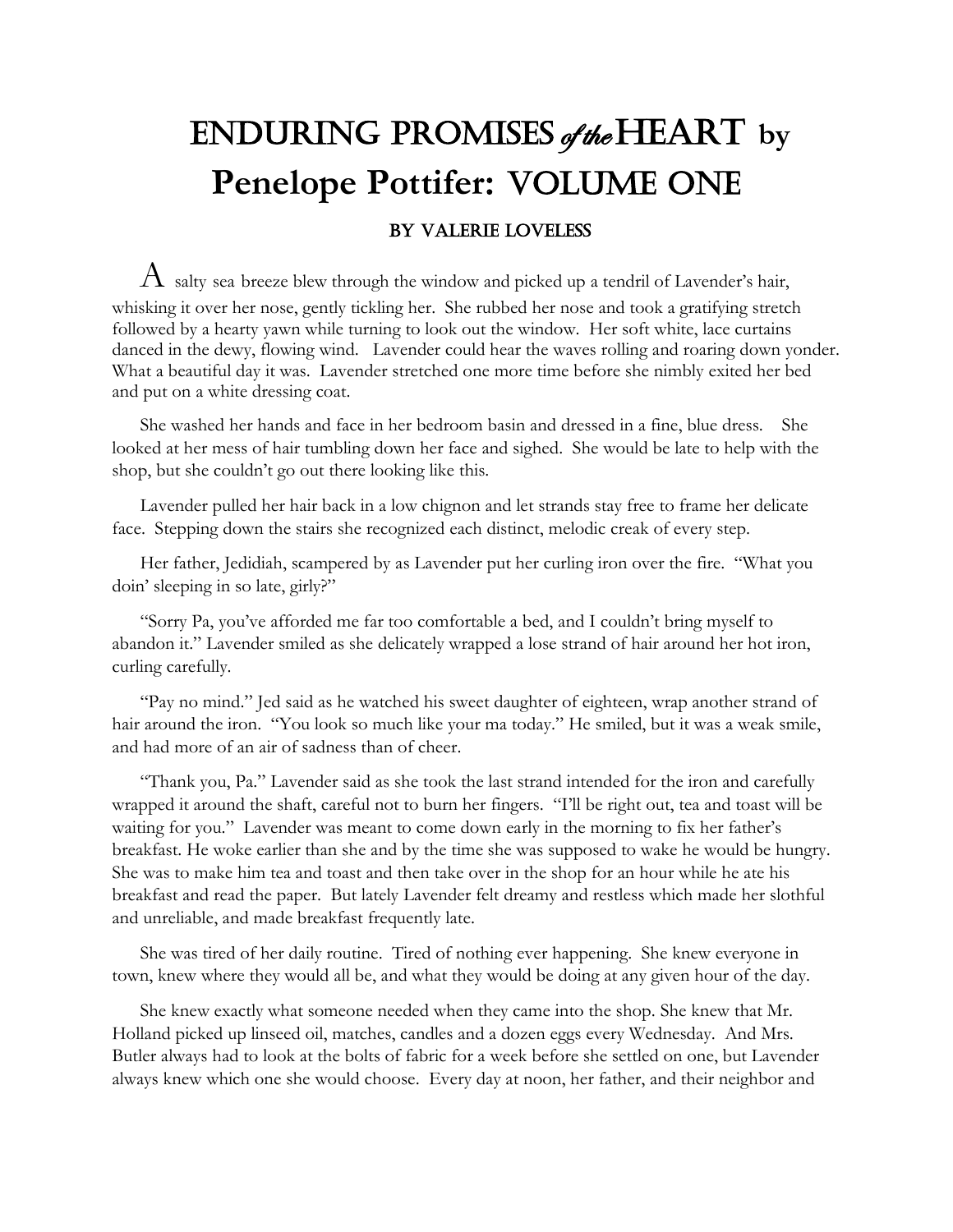competitor across the street, Pauly Gallagher, would have lunch and argue about politics and who had the best general store.

Lavender felt stagnant. Her town was stale, and her mind grew even staler. She felt like she was a clever girl, but she never had any opportunity to express her intellect, except helping around the store organizing or doing inventory.

Lavender finished toasting her father's bread and steeping his tea. She placed the cup and saucer on the little table next to the morning paper and put the butter crock next to that. This was the same routine she had done for years, ever since her mother died. Before that, it was her perfect mother who did this selflessly morning after morning for her father.

Lavender then walked through their little parlor then through the storeroom which led to the store. Her father was helping a few mountaineers at the front counter. Lavender heard her father offer to get one of them some rope in the back. As her father bustled by, Lavender's eyes locked onto those of one of the men. She had never seen such beautiful green eyes before and as they looked back at her they penetrated her soul, butterflies rose up in her belly and tickled her ribs.

"Could I get some rope?" The handsome man asked as he turned back toward Lavender's father. "How much you need?"

"A hundred feet should do it."

"I ain't got enough up here. I gotta go get some more in the back."

"Thank you." John nodded and then turned his attention back to Lavender.

"Is there anything else I can get for you while you're waiting?" Lavender blushed.

"How do you do? I am John Buxton." John walked over to Lavender and offered her his hand. She took it graciously and shook it well.

"I am Lavender Johnson, the shopkeeper's daughter." John took her hand up to his lips and kissed it gently as he bowed.

"What an extraordinarily beautiful name. It fits you perfectly." He kissed her hand again just as Jedediah came back from the stockroom.

"Here's your rope. What else—" Jed started but stopped when he caught Lavender yanking her hand away from John, who was still bowing. John straightened up gracefully as Jedediah angrily threw the rope on the ground. "We don't have nothing your kind would need, you get! Go on! Get!"

Lavender sighed as her father shoved his barrel chest at the handsome adventurer and pushed him, fists clenched at his sides. John backed away from Jed, but before he was pushed out for good, he turned back to Lavender, "Good day, Lavy." He winked. Lavender smiled, and then shuddered when her father began yelling, "It's Miss Johnson to you! Ain't you mountain fellas got manners?"

Lavenders face sweltered with embarrassment even though she was used to her father being rude to any man who paid her any romantic intentions. She had given up hope of ever getting married.

When the store cleared of other customers, Lavender stood in front of her father who was arranging cans on a lower shelf. "Well?" She waited for her father to glance at her, "You going to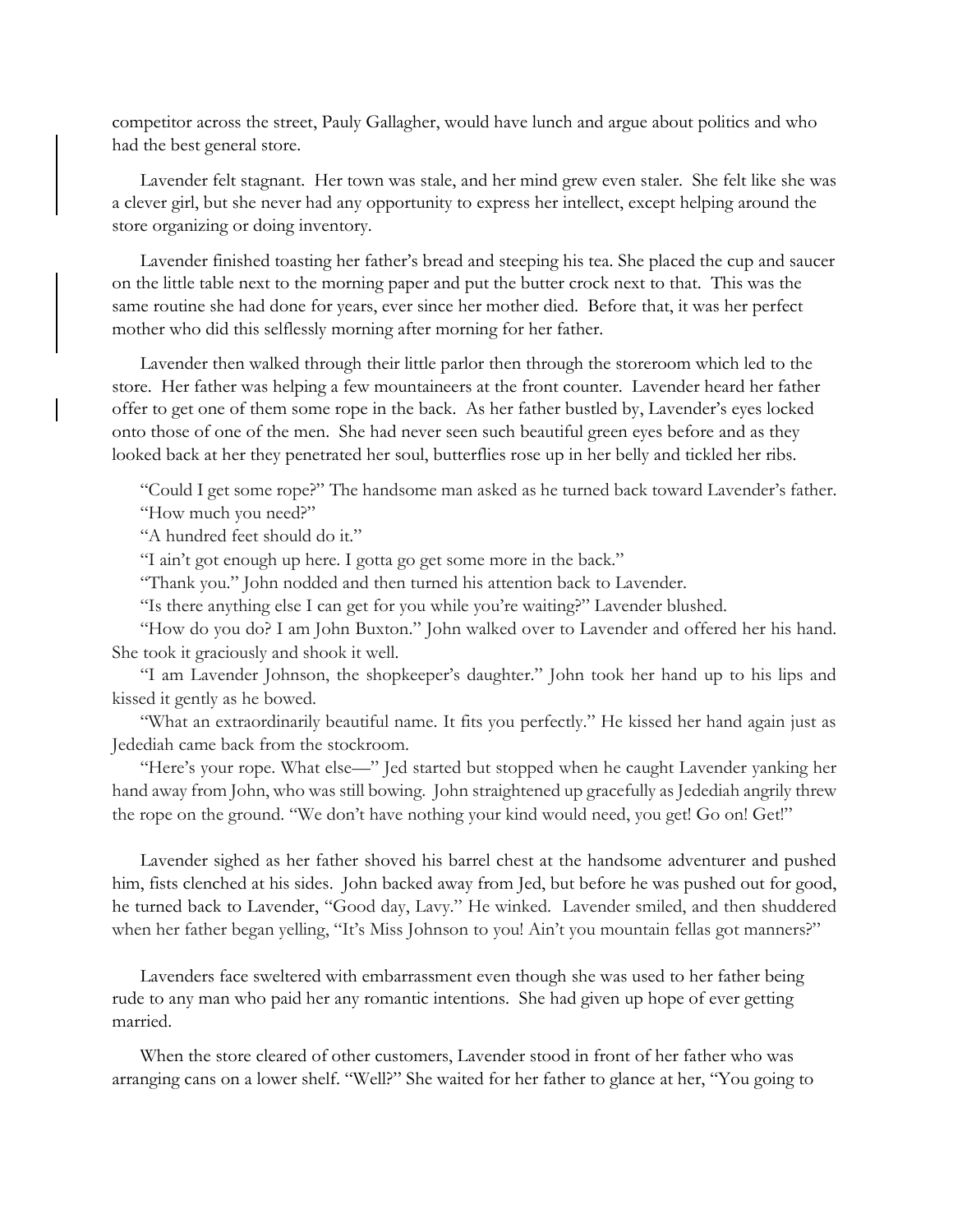chase away all of our customers for fear they might talk to me, Father?" Her arms crossed defensively, and her eyebrows drew together in an angry "V".

"Yep! I'm goin' to keep them mountain men away from my girl. That I can promise you. Aint no dirt sleepin', dog chasing man going to take my Lavender away from me. We'll know when the right man come along for you. He'll be real smart and want to take over here for me."

"Take over here?! You expect I should only fall in love with a man who will want to take over for you in this dusty little store?"

"It ain't be dusty if you'd give it a good cleanin' once in a while!" Jed snapped as he hoisted himself off the floor and wiped his hands on his dusty apron.

"Ugh!" Lavender threw her little fists down angrily at her side. He wasn't wrong. She wasn't the best at cleaning. Not like her mother who was good at everything. Lavender seemed unable to keep up with the household chores her mother did so easily. She always helped out and worked with her mother, but without her mother here, she seemed unable to duplicate her efficiency. "That's not fair. Mother had my help, I have no help."

"Ah," Jed waved a hand dismissively at Lavender. "Don't you mind. I ain't angry about your cleanin'. I just don't want no mountain man comin' round here thinkin' he's gonna have a heavens prayer in taking you away from me. Them mountain men, eatin' berries off the ground and whatnot. No how my Lavender is goin' to marry one of them."

"He didn't ask, Pa. You shouldn't be chasing out our customers, sending them running over to the competition, Gallagher's!"

"I'll chase out any one of them that be kissing on my daughter like that." "He was very polite, Pa. Please. He was simply being a gentleman."

"They ain't no gentlemen, them mountain fellas. I'm mighty wary of one with such manners. He's probably one of them city criminals hiding from the law, up in the hills!"

Lavender thought about this. Usually when these trappers came down, they grunted and pointed what goods they wanted. They weren't rude so to speak, but they certainly weren't polite either. "Father, I promise. I will not tempt fate with him. I'm certain we will never see him again anyway."

Jed shrugged and nodded his head at his daughter, then plodded to the kitchen to eat his tea and toast. Lavender began dusting the counter halfheartedly.



Lavender needed to go to the post office later in the afternoon. The trouble was, she could see that mountain man John was walking her way. She froze, unsure of what to do. She was still in sight of her father's store and she could see John coming straight at her. If her father looked out a shop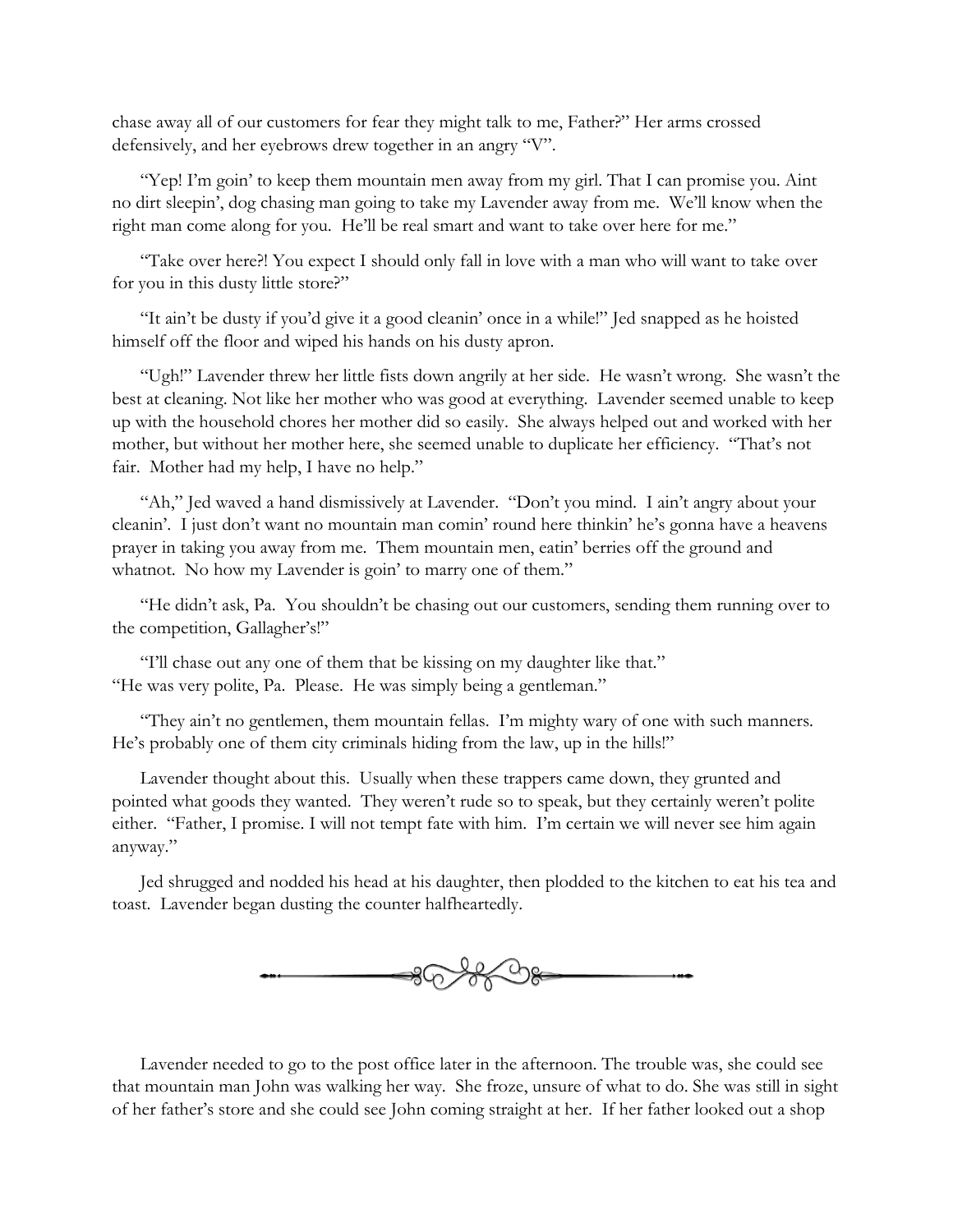window and saw her speaking to John, he would surely have a conniption fit. She did what any sensible young lady avoiding a mysterious man would do, she would go where he dare not go. She darted into the dress shop across the street. Once inside she peered out the window to see John standing in the street, looking toward the shop. He struck a fine figure, with his leather jacket flapping in the sea breeze and his brown hair flowing to the side. She ducked away from the window and fanned her face with the letter she had intended to post. She knew the dress shop had a side door that let out into the small side street but was stopped by Mrs. Ribbons, the dress maker. "How can I help you, Miss Johnson?" She asked with her usual snooty disposition.

"You know, I can't remember now." Lavender said as she glanced out the window again, confirming that John was gone. "I'm just going to slip out your side door here."

"Oh, please Miss Johnson, use our front door. It's not seemly for a lady to "slip" out any door." Mrs. Ribbons looked down her crooked nose at Lavender, who ignored her and quickly escaped to the side street. There were crates and barrels littering her way. Lavender thought she heard something behind the barrels, and she turned to look, perhaps it was a stray cat. She saw nothing but bumped into a wall.

"Excuse me, Lavy." The wall said. Lavender jumped back and realized the wall was John.

"Excuse me, Mr. Buxton. I didn't see or hear you there. What are you doing here, on the side of the dress shop? One might think you were following me."

"I was," he smiled. His sea green eyes crinkled as his warm smile made Lavender want to swoon. She knew she had promised her father she would stay away from John Buxton, but it was going to be challenging, he was so magnetic.

"Mr. Buxton, really? To follow a lady and put her in a compromising position. What will people think?"

"I don't care what anyone thinks." He took Lavender's hand again and kissed it gently. His soft, warm lips made Lavender's fingers tingle.

"I- I don't think I need to tell you that my father disapproves of you speaking with me and he may resort to violence if you are seen with me in such a manner." Lavender pulled her hand from Johns and tucked it away behind her nervously.

"I wonder, Lavy, if you would do me the great pleasure of having dinner with me, over at the diner perhaps? Or the hotel."

"Oh. No. That would be… You are staying at the hotel? I thought you slept in the wilderness-- No. That would incite my father to violence for sure."

"Why would I sleep in the wilderness when I am in town? I am not an animal. What about your wishes? Do you wish me to leave you alone?" John folded his arms across his broad chest. His silky brown hair flopped in front of his eyes in the wind and he tossed his head to the side, flipping the locks out of his way. Lavender had never seen or met a man like this before. He was dashing, large and when he spoke, she felt weakness all over her body and in her mind.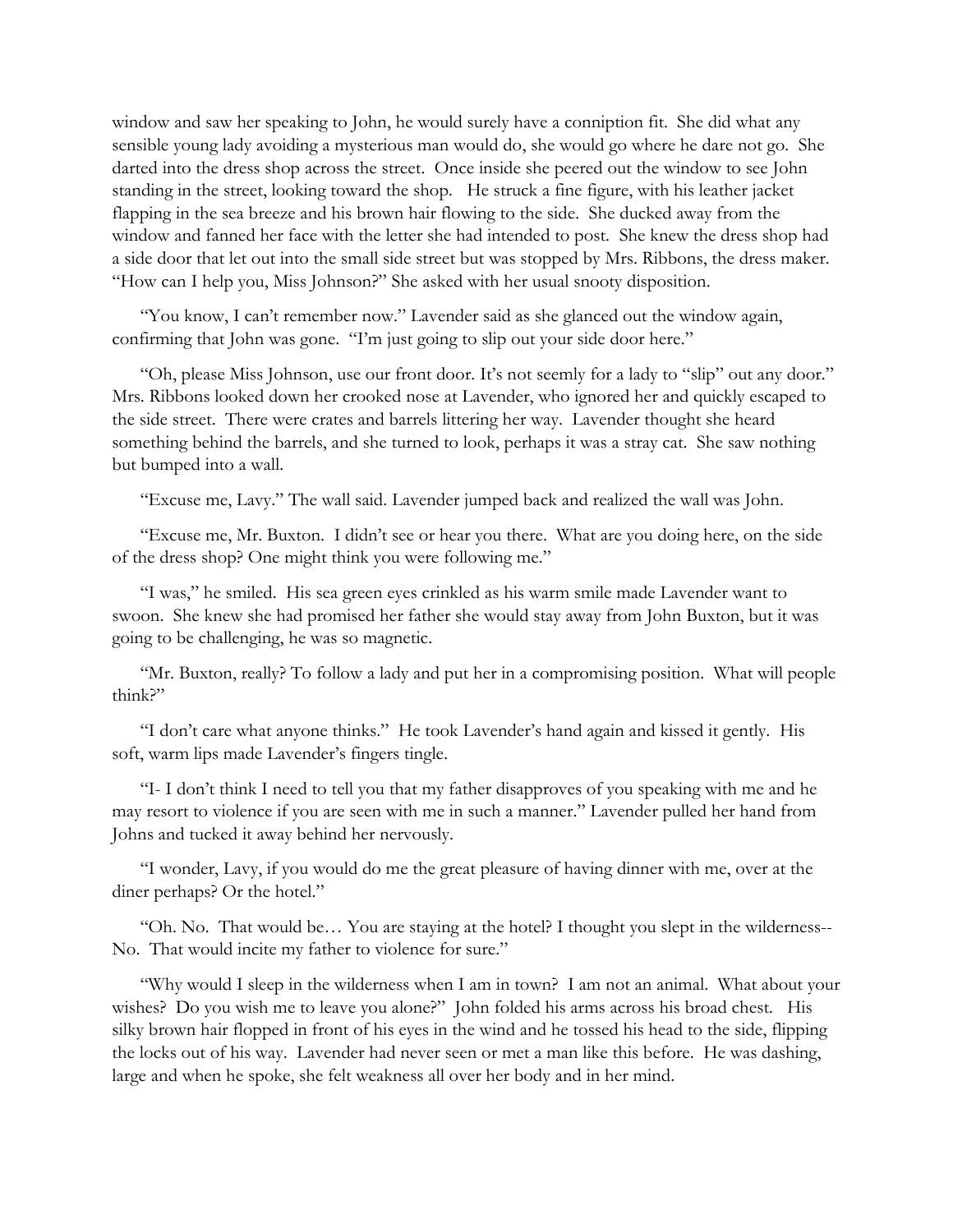"I -- I would like to have dinner with you. But my father-- he forbids me to speak with you so I must go." Lavender put her head down as to avoid any more tingling and weak feelings from looking at John's rugged and manly features. As she passed, he grabbed her elbow and gently turned her toward him again.

"I will just have to keep bumping into you then." He said softly, almost a whisper. He was so close, Lavender could smell the leather of his jacket.

"Excuse me," she said as she turned around to leave again.

"I'll see you soon." John said hopefully.

Meeting John Buxton was the most exciting thing that had ever happened to Lavender. She felt hot and flushed, as though her heart was beating between her ears. She could scarcely think as she tried to post her letters. She floated back home on a cloud and passed her father who was busy in the shop. Jed noticed his daughter was acting strangely as she mindlessly dusted a men's shirt and hummed a romantic tune.

"You been talkin' to that mountain man again, ain't you?" He said as he crossed his burly arms across his barrel chest and frowned.

"No-- Well, not on purpose. I ran into him and I was just being polite. I told him to leave me alone."

Jed nodded carefully, his eyes squinted in disbelief. "Well, alright. You just be sure you don't encourage him."

"Father, please. Being polite is not encouragement."

"He might think so!"

"I won't be rude Father! Mother taught me better than that."

"Ahg." Jed grunted. His sweet and kindly wife had indeed taught Lavender to be the most respectable type of woman.



Nan Fey Gallagher, the most contemptuous and vile girl Lavender had ever known, entered their store. She had not set foot in their store for years, a bad omen. She was over the top in ever way. Her hair was curled so perfectly that she looked like she had a doll's wig placed upon her head. She always wore the most vibrant, perfectly matching fashions. Today she wore a bright pink,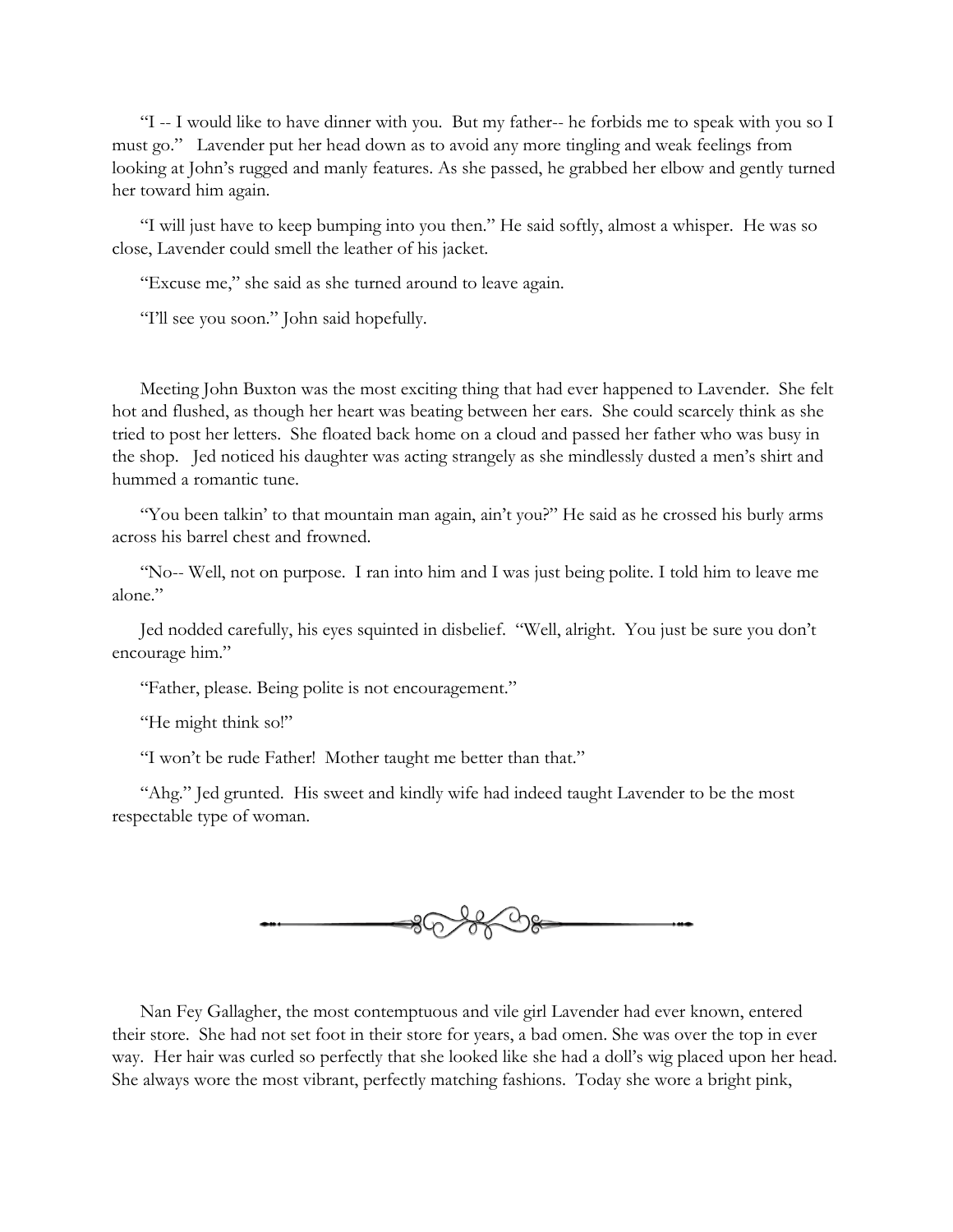oversized bow in her hair that was the same fabric as her dress. Her dress was perfectly pressed and her bustle was so big that it looked as thought she was always fighting to stay upright.

"What can I do for you Nan?" Lavender asked trying to hide her disdain for this pretentious creature.

"I saw that you were talking to that new fella, John." Nan looked sideways at Lavender.

"Yes, what of it?" Lavender shrugged. Nan had a habit of getting into Lavender's business and attempting to cause her grief. When they were young girls Nan tried to push Lavender into the ocean by the dock, but she lost her own balance and fell in instead. She nearly drowned with the weight of her wet dress and crinoline dragging her down. Lucky for Nan, Lavender's father Jed jumped in and was able to pull her out.

"Are you courting him?" Nan asked with a polite smile, but her raised brow gave away her concern.

"No, Nan. Of course, I am not. He is—"

"So handsome," Nan interrupted, dreamily.

"No, I was going to say—"

"Dashing? Rugged? Remarkable?"

"Nan, I assure you, I am not courting Mr. Buxton."

"Buxton?" Nan gasped, "what a name for such a man. What else can you tell me about him?" Nan straightened up and looked at Lavender expectantly.

"Nothing, really. I have only talked to him for a moment before my father chased him out of the store."

"Mm, yes… right into our store. I love Jed." Nan smiled wickedly. "Well, Lavender, if you have no claim on him then I suggest you stay out of my way." Nan lifted her brows and looked down her nose at Lavender.

Lavender took a defensive stance. "You have nothing to worry about."

"Good." Nan slapped her hand on the counter and quickly left.

"Oh, that Nan!" Lavender muttered to herself.

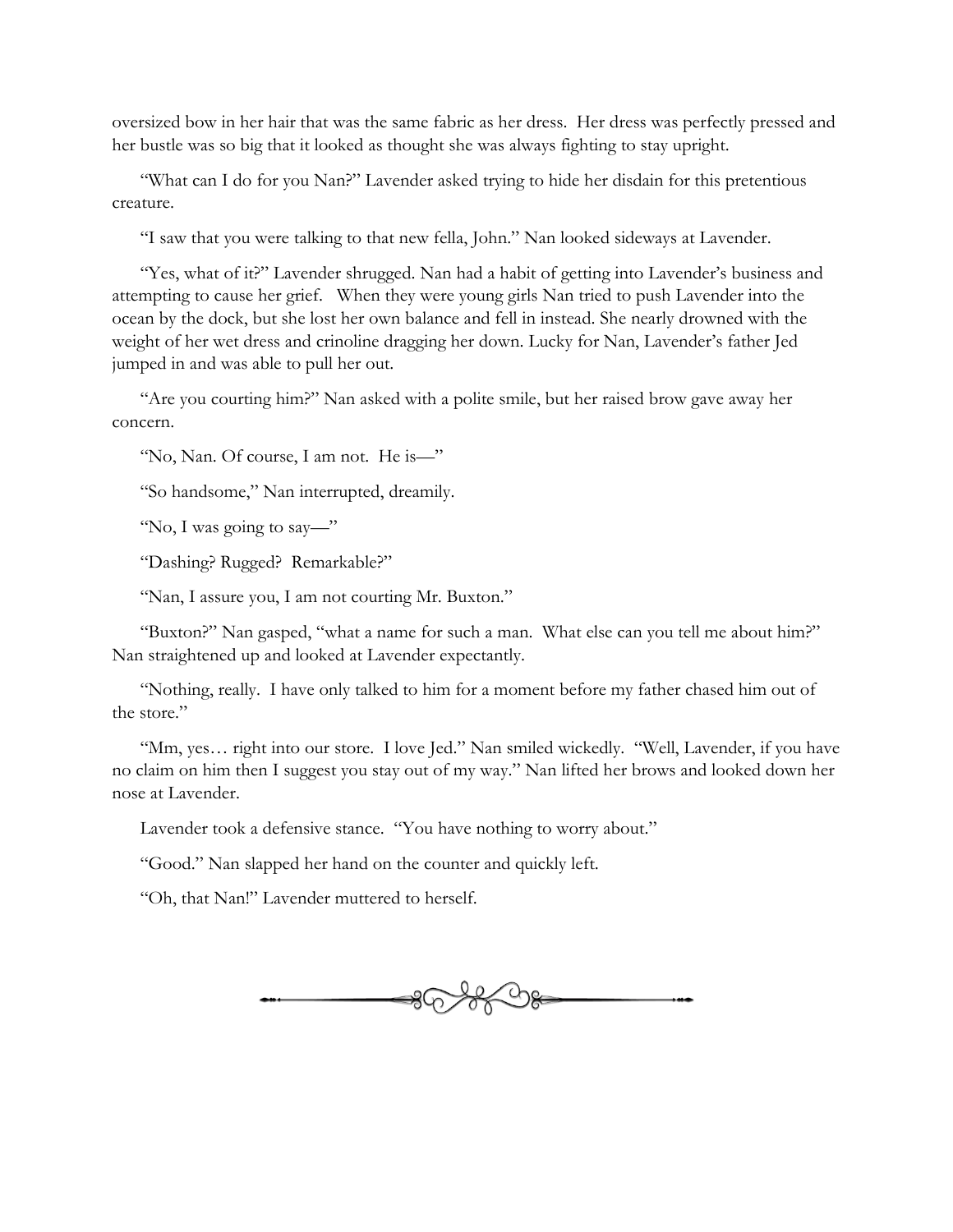Lavender was walking through town as she headed down to the beach to spend some muchneeded time alone. Her father had been looking over her shoulder all week. Any unmarried man that came into the shop was immediately shooed away from Lavender.

She just needed a little peace and quiet and to allow the breeze to blow away her problems and the sea to wash away her anxieties.

It wasn't long into her relaxation when she heard a voice that made her skin crawl.

"Lavender?"

Lavender looked up to see Nan sitting on top a horse with another horse tied to it. "What luck! I was hoping to find you. Let's go riding like old times!" It had been many years since Lavender and Nan had gone riding together. They were just little girls, in fact. Nan was never a pleasant child and Lavender didn't spend any time with her unless her mother made her.

"I'd rather not," Lavender huffed.

"Oh, Lavender. We have been so estranged. We used to be the best of friends."

"We were never best of friends, Nan." Lavender scowled.

"Oh, perhaps you are right. But maybe we could be, we should mend this rift." Nan sniffed slightly and pretended to wipe a tear from under her eye.

"Fine." Lavender sighed. She knew that once Nan got something into her head, she had little choice but to go along or perhaps suffer Nan's wrath.

Lavender mounted Nan's spare horse and Nan took off quickly. Lavender urged her horse onward to keep up with Nan. Nan had obviously given her an inferior horse because no matter how hard she urged it on, it could not compete. Nan led her through the countryside and down the country road that let up to the mountains. Lavender thought she should have just stopped and turned back to town, but the competitive spirit in her urged her to keep up with Nan even though it was getting late in the morning and she had things to do.

Nan led her up the mountain road and Lavender almost lost her, then she saw that Nan took a rarely used fork in the road to the right. The road turned into a narrow trail that was dark in the old growth forest canopy and her steed was having difficulty with footing. The sunlight flickered in and out as she raced beneath the trees. It was still early spring and there were patches of snow in the dark recesses of the forest.

Nan took a sharp turn around a rock outcropping and disappeared. Unfamiliar with this trail, Lavender slowed her horse around the corner and as she came about, she pulled back hard on the reigns, as Nan's horse stood in the middle of the trail, sans rider, blocking the way. But where was Nan?

Lavender dismounted her horse and began searching. She thought Nan must have fallen off her horse and rolled downhill somewhere. She called out, "Nan? Are you alright? Nan?" As Lavender wandered farther off from her horse, she heard a rustling behind her. She turned to see Nan mounting her horse.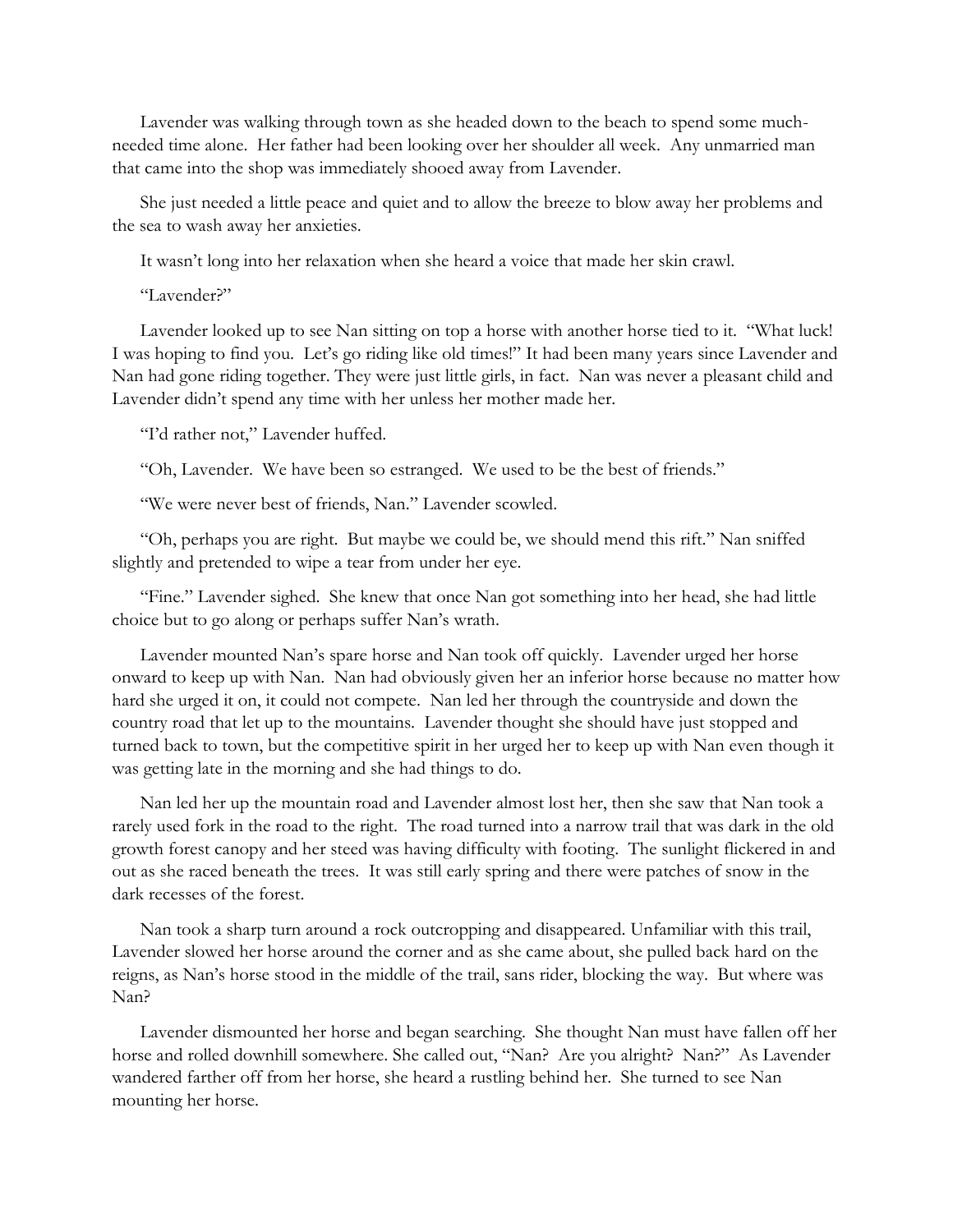"Oh, Nan, there you are. What happened? Did you fall?" But Nan didn't answer. She grabbed her reigns and then led her horse over to Lavender's and took its reigns as well. She grinned deviously at Lavender. Then with a swift kick to her horse's flank, she galloped off, with Lavender's horse in tow. Lavender didn't have a chance to catch her horse.

"Nan! You horrible little--!" Lavender screamed after her. Nan knew exactly what she had done. She had stranded Lavender far from home. Lavender estimated it was an entire day's walk down from the mountains to get back into town.

"Ugh!" Lavender groaned. "How could I be so stupid to trust that wicked Nan!?" Lavender had not expected to be walking for an entire day and she was wearing her fancy boots. They were fine on even streets and indoors, but out here she slipped on rocks and fell several times in just a few minutes. She was hungry also, as she had left home right after breakfast and now it was surely well after four. She was going to be alone, in the woods overnight.

Then her thoughts began to wander to the dark recesses of her mind, prompted by the dark recesses of the forest. She heard many unknown sounds that began to put her on edge. What large and fierce animals were in these woods? She didn't really know. She had heard stories, but she had never gone this far up into the mountains before. Her father wouldn't have allowed it.

For over an hour Lavender walked, jumping at every sound, hugging herself to not only keep herself from feeling the chill of winter still lingering in the mountains, but because she was frightened. She slipped again on a stone that protruded from the trail. This time she fell down the side of the trail several yards and as she fell, she scratched her hands and face on twigs and branches. She tried to scramble back up the hill to the trail, but her shoes afforded no traction and she slipped even further. She tried again, this time grabbing branches as she went and clawing her perfectly manicured nails into the dark musty soil of the hillside.

She got back to the top of the trail, but she had ruined her dress, and her hands. She wanted to cry, but she wouldn't give Nan the satisfaction. She said a little prayer, however. She knew that her daylight hours were passing and if she couldn't get off the mountain before it got dark, she would probably freeze to death by morning. Lavender heard a heavy rustling in the woods and thought her prayer had quickly been answered! Surely it was a person to rescue her.

Through the brambles and tangled branches, a large dark figure pushed through, but Lavender quickly realized that it was too short to be a man coming to her rescue. Lavender felt her blood run cold and her heart falter as she realized what was on the other side of the brambles. Her suspicions were confirmed when a furry nose followed by a large, black, furry head emerged.

"A bear—" Lavender whispered. She was standing now, and she slowly backed away. She had no idea how to defeat a bear, and she had trouble enough walking through the woods in her stylish boots, running would be impossible! Had Nan known that there was a bear in this area? Could she really be that wicked? The bear looked at Lavender for what seemed like an eternity. Perhaps it would be afraid of her and leave her alone. The bear was almost cute. It was covered in soft, black fur and had little black beady eyes, round ears and it's snout wiggled as it sniffed the air. Its adorableness was short lived, however, as the bear reared on its back legs and let out a fierce growl and swatted at Lavender's head. Lavender responded by letting out a fierce scream. She backed up